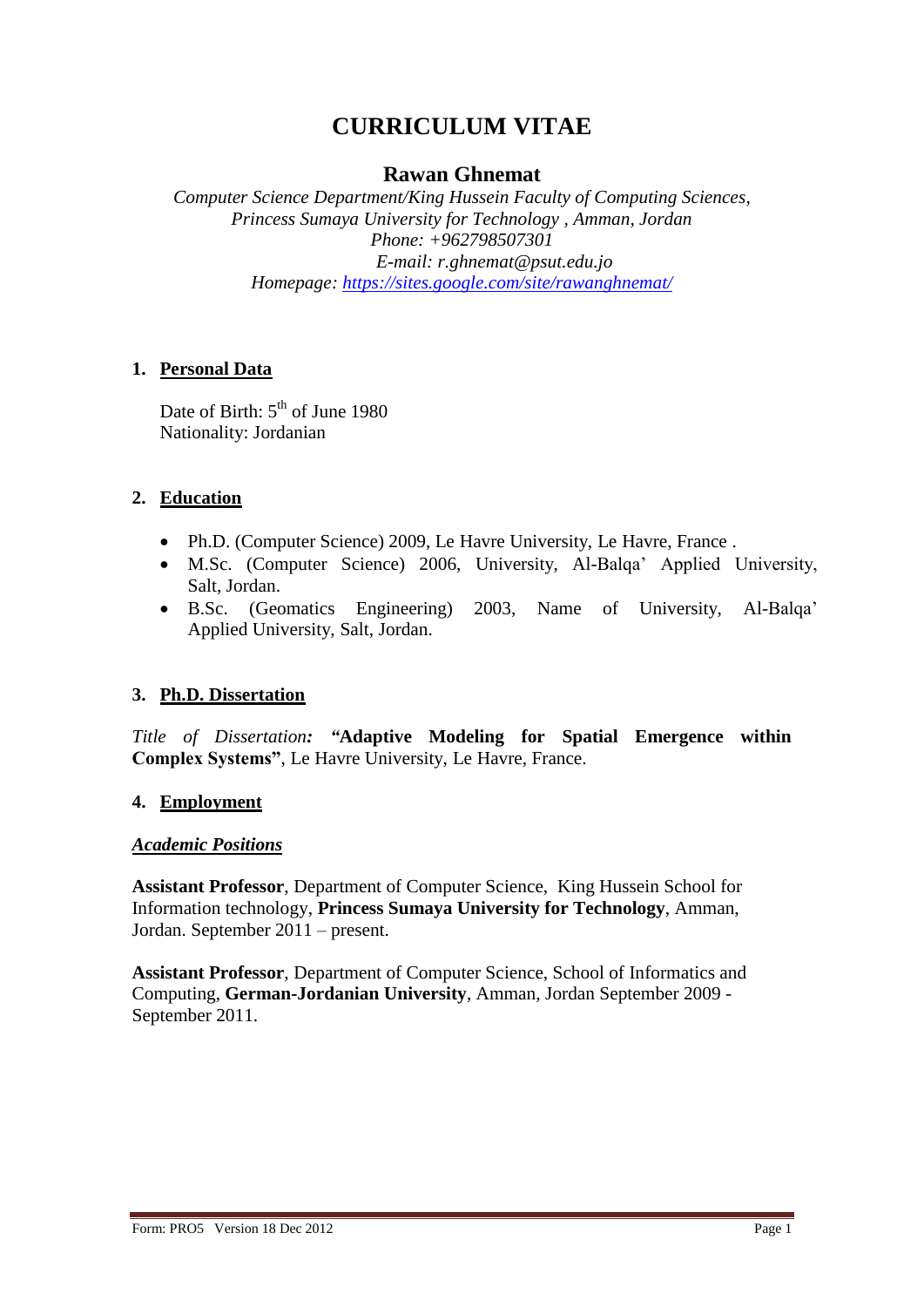## **5. Research Interests**

Artificial Intelligence, Swarm Intelligence, Urban Dynamics and sustainable development, Evolutionary Algorithms (EAs), Multi-Agent Systems (MAS), Complex Systems Modeling, Geographical Information Systems (GIS), intelligent Search Engines.

#### **6. Membership in Scientific Societies and Associations**

- **LITIS** (Computer Science, Information Processing, and Systems Laboratory, Normandy Region, France)
- **CSS** (Complex Systems Society): European Network.
- **S4** (Spatial Simulation for Social Systems): This scientific network develops high-level researches based on intelligent processes that model spatial emergent organizations. More than 20 research laboratories are involved in several European countries.
- **RNSC** (Réseau National des Systèmes Complexes): French National Network on Complex Systems, this huge national network aims to organize all the researches in complex systems in France. Several hundred of researchers belong to this network.
- **METISSE**: French research group on Modeling and engineering social and environmental systems
- **ISCN** (Institute of Complex Systems in Normandy)
- This new institute aimed to structure multidisciplinary researches in complex systems. It is a new node of the RNSC.

#### **7. Fellowships and Scholarships**

- A scholarship from Al-Balqa' Applied University to get the master degree in Computer Science (2004-2006).
- A scholarship from the French Government to get the Ph. D in Computer Science from Le Havre University, France (2006-2009).

#### **9. Teaching Experience**

- o Structured programming using C.
- o Introduction to computer science.
- o Artificial intelligence
- o Graduation projects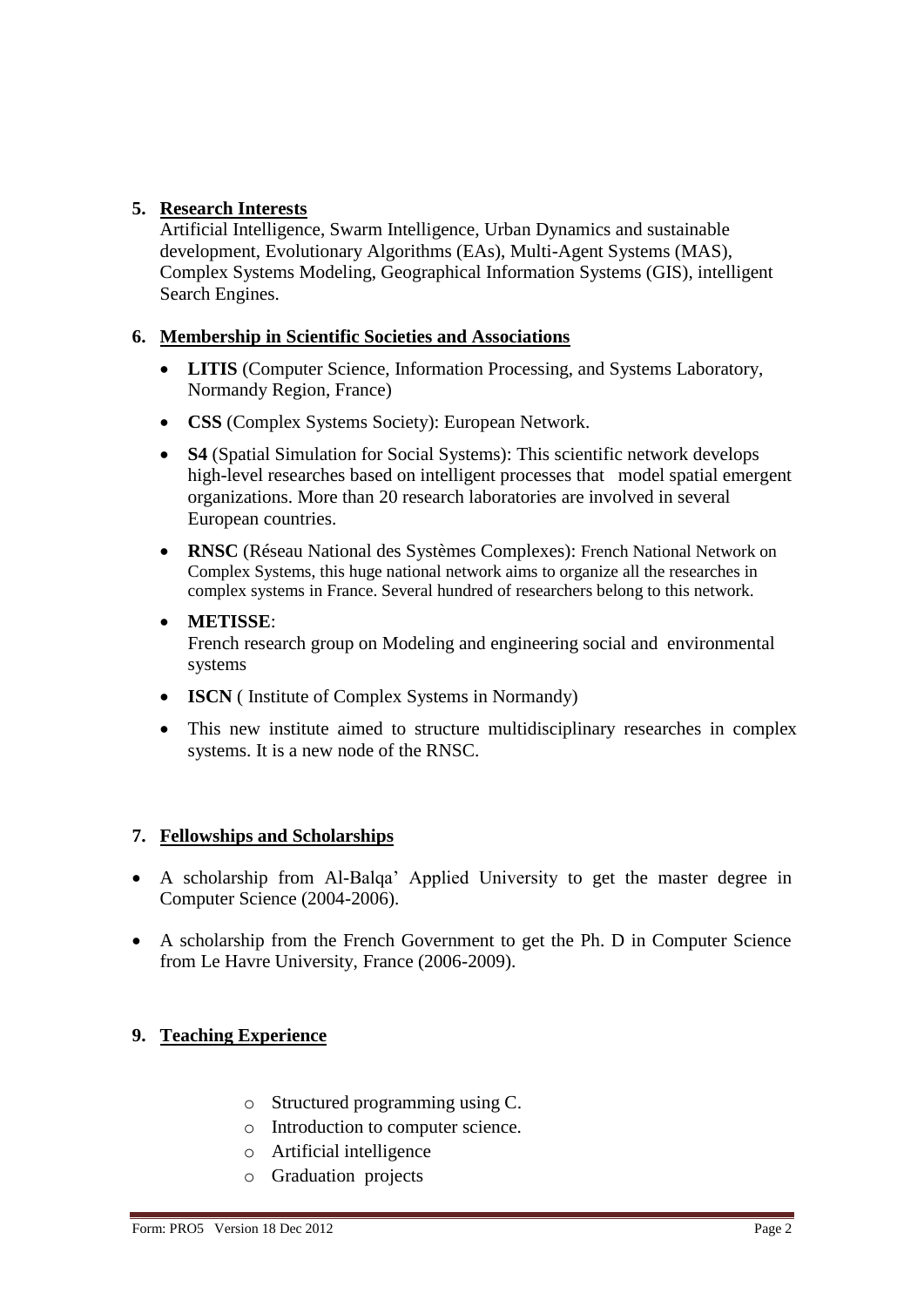- o C programming language.
- o Compiler construction.
- o Algorithms and data structure.
- o Senior projects
- o Object oriented programming (Java).
- o Computer graphics
- o Artificial intelligence
- o Geographical information system

*The student's evaluations for my courses have been one of the best evaluation in the collage.* 

#### **10. Supervision of Graduate Research**

- Ruba Zaghari, Behavioral Segmentation for Web Users Using Self-Organizing Kohonen Maps, 2012-2013.
- Mohammad Ghazawi, Dynamic Clustering Queries for Search Engines

using Particle Swarm Optimization Algorithm, 2016 in progress.

## **11. Grants**

- Distribute artificial intelligence for business intelligence; application to mobile customer segmentation, 2011, German Jordanian university, 18800 JD.

#### **12. Membership of Committees**

- **National and International**
	- Member in higher education accreditation council for computer science and information technology programs since the year 2016/2017.
	- Funded research project evaluation for Jordanian ministry of higher education and scientific research.
	- Attending Dubai Smart City / Expo 2014 seminar and give a talk about intelligent web based applications.
	- Participation in a focus group about: "The Challenges Women Face in Innovation in Jordan" Project and funded by Civic Initiatives Support Program (USAID-CIS).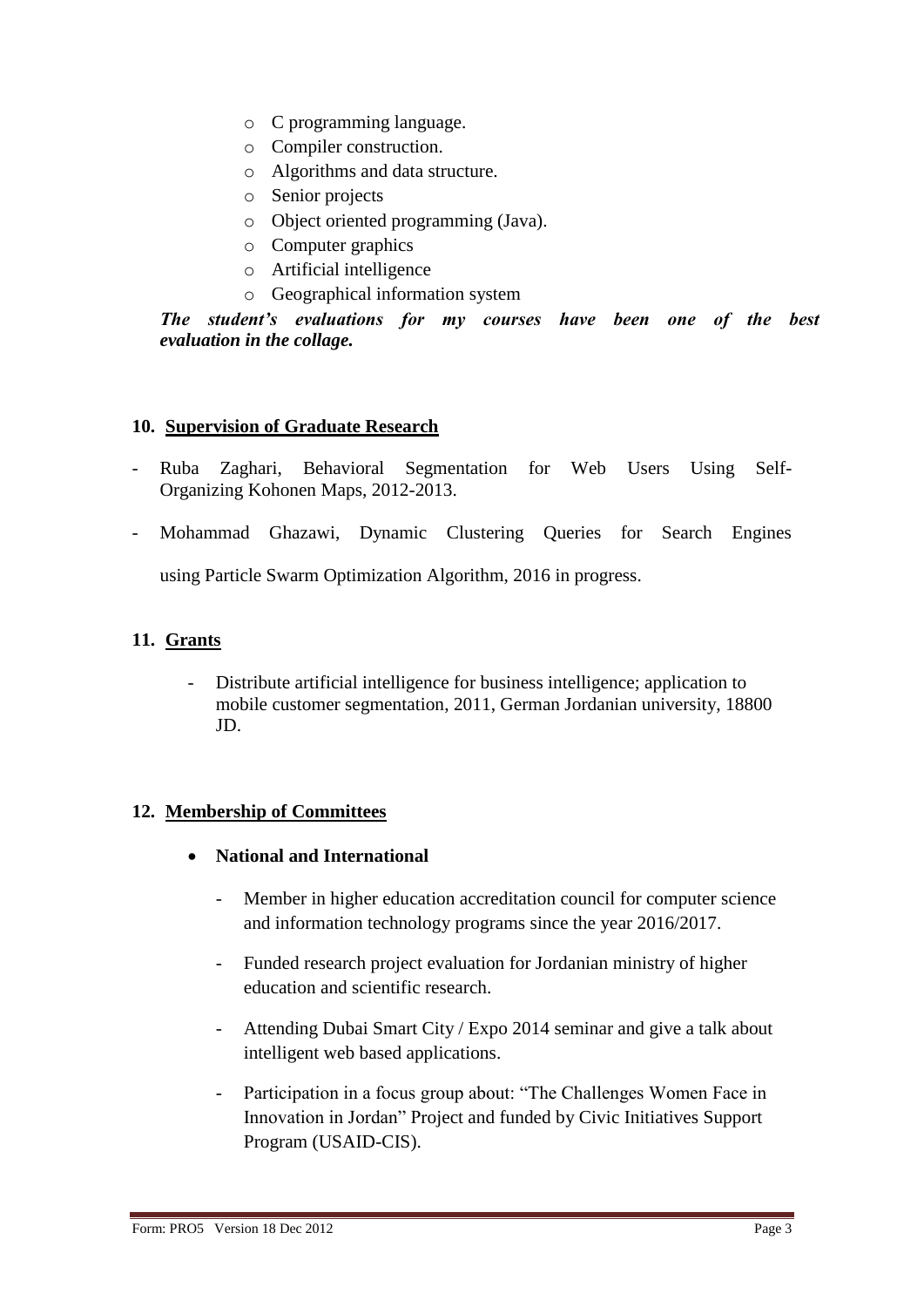- Member in French university graduate alumni in Jordan.
- PSUT representative years 2015 for Tempus project workshops in Jordan.
- Member in UNESCO UniTwin initiative and Complex System Digital Campus.
- Member of scientific committee for international conferences :
- Summer Computer Simulation Conference (SCSC), July 11- 14, 2010, Ottawa, Canada.
- EPNACS 2010 within ECCS'10, Lisbon, Portugal, September 15-16, 2010.
- EPNACS 2011 within ECCS'11, Vienna, Austria, September 14-15, 2011.
- Member in the Editorial Board of Journal of Intelligent Computing, Dline.
- Member in the Jordan Engineers Association (JEA).

#### **University**

- Computer science department representative in the collage council for the year 2014/2015.
- Member in Faculty graduation project evaluation committee.
- Member in Faculty library committee.
- Geographic information system Master degree preparation committee
- Member in Faculty field training committee.
- Organize a presentation on stress management skills.
- Member in Faculty social committee
- Member in Faculty scientific committee
- Acting head of computer science department in summer semester 2016.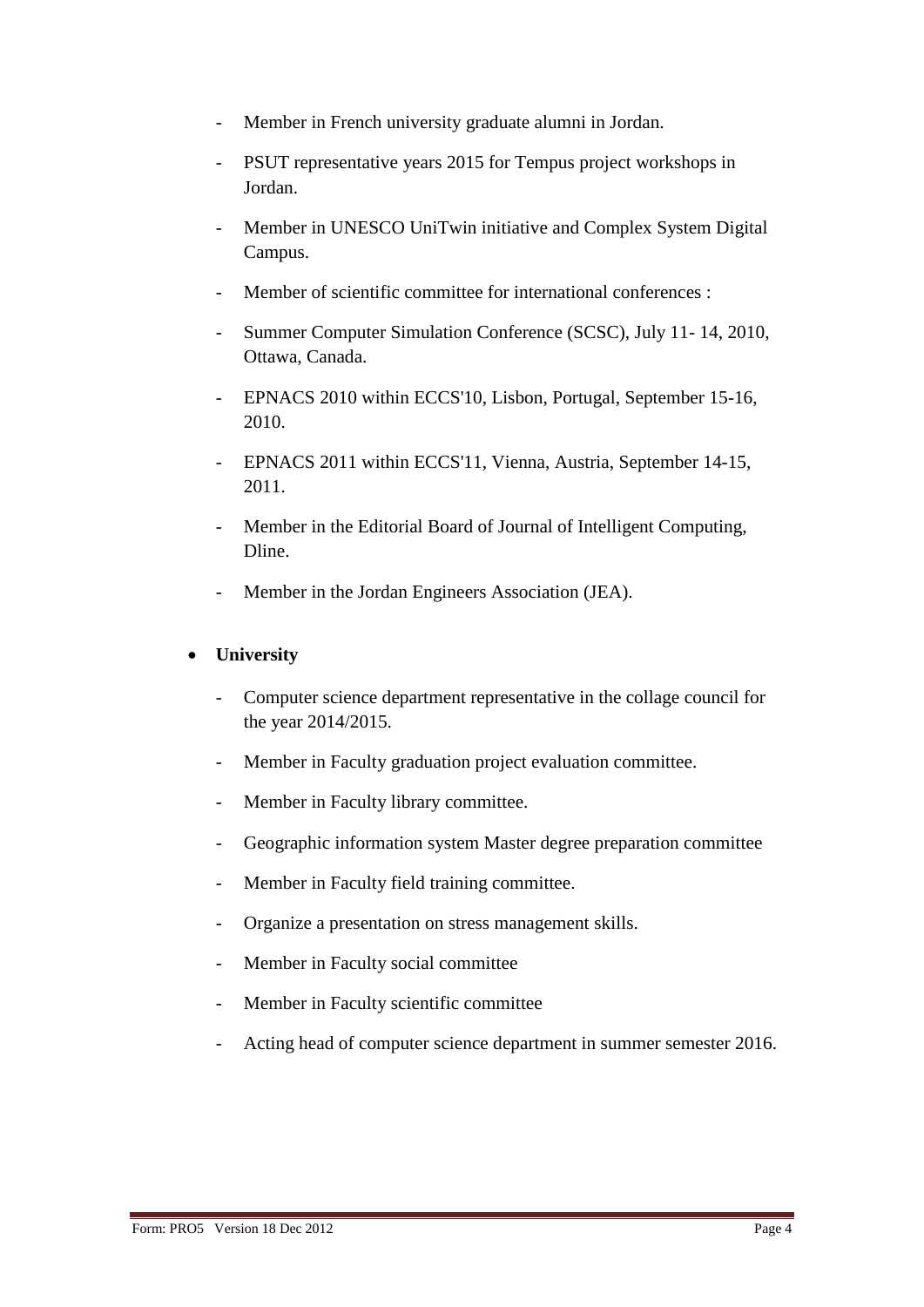# **13. Professional and Scientific Meetings**

### *Scientific Meetings Organized*

- Participating in Interdisciplinary Workshop in Dresden University/Germany with master students to introduced to teaching and research activities in computer science master program in the period December 10th to December 19th, 2015.
- PSUT representative in ERASMUS-plus national workshop 2015.
- Territorial Intelligence Modeling and Technological Issues (TIMoTI)" meeting, Coordinator: Rawan Ghnemat, Partners from Jordan: Royal Scientific Society (RSS) (leading institution), PSUT; Partners from France: University of Le Havre, University of Rouen, and INSA Rouen. RSS, January 2013.
- Orange Telecom meeting on « Artificial intelligence algorithms development on mobile phone data for commercial segmentation ».Orange Jordan, April 2011.

## *Participation in Scientific meetings*

- Invited Speaker in Dubai Smart City / Expo 2020 seminar about intelligent web applications. Dubai, April 5 – 7/ 2014.
- The Second International Conference on e-Technologies and Networks for Development. Kuala Lumpur, Malaysia, March 4-6, 2013.
- MESM'2011, Middle Eastern Simulation and Modelling Conference, Amman, Jordan November 14-16, 2011.
- IEEE International Conference and Workshops on Engineering of Autonomic and Autonomous Systems (EASe 2010), University of Oxford, England, March 22-26, 2010.

#### **14. Participation in or organization of curricular and/or extra-Curricular activities**

- Funded research project evaluation for Jordanian ministry of higher education and scientific research.
- Participation in a focus group about: "The Challenges Women Face in Innovation in Jordan" Project and funded by Civic Initiatives Support Program (USAID-CIS).Al-Hussain Business park, April 2016.
- Member in French university graduate alumni in Jordan.
- PSUT representative years 2015 for Tempus project workshops in Jordan.
- Member in UNESCO UniTwin initiative and Complex System Digital Campus.
- Member of scientific committee for international conferences :
	- Summer Computer Simulation Conference (SCSC), July 11- 14, 2010,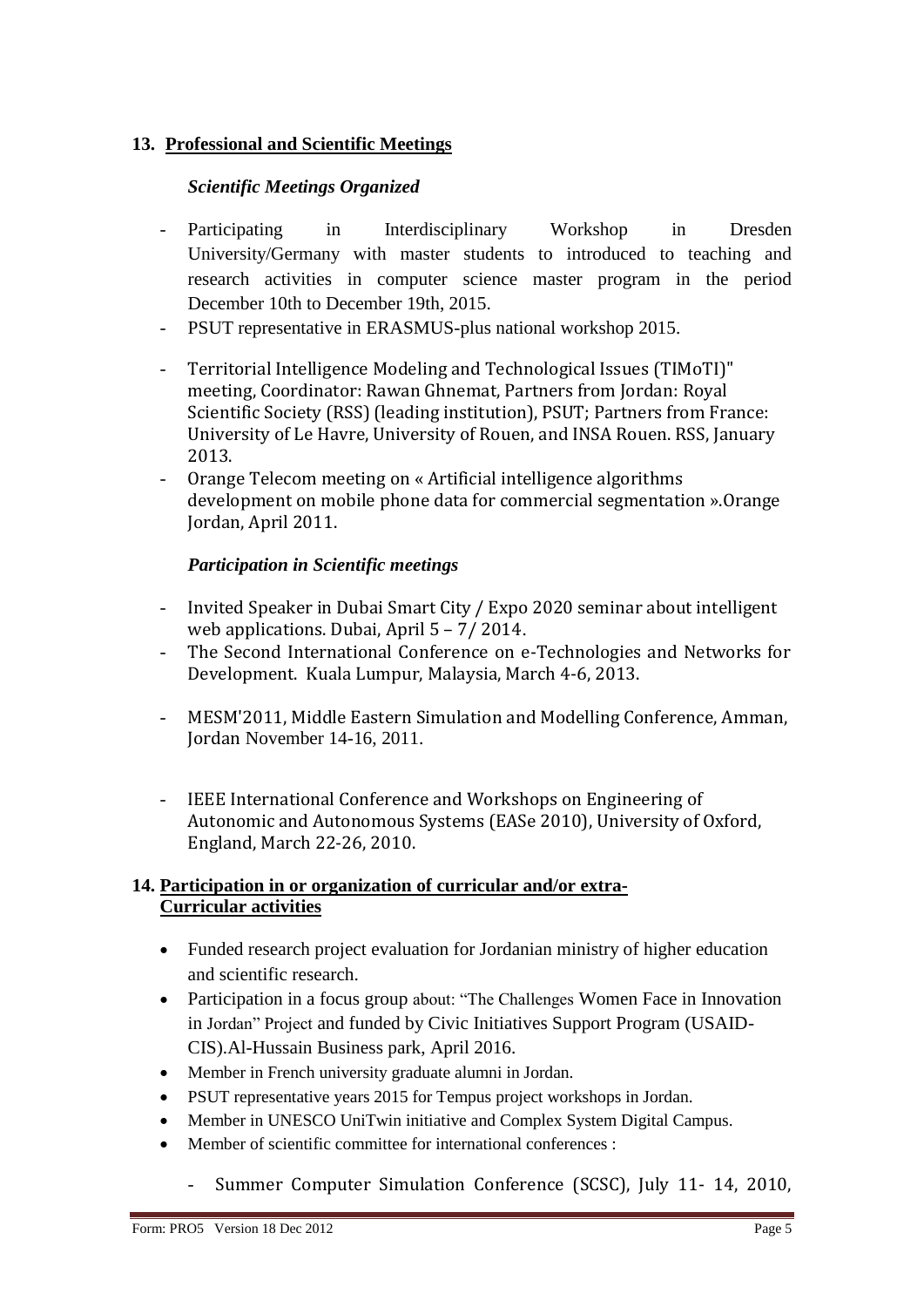Ottawa, Canada.

- EPNACS 2010 within ECCS'10, Lisbon, Portugal, September 15-16, 2010.
- EPNACS 2011 within ECCS'11, Vienna, Austria, September 14-15, 2011.
- Member in the **Editorial Board** of Journal of Intelligent Computing, Dline.
- Member in the Jordan Engineers Association (JEA).

#### **15. Publications**

# **Book Chapters**

- **Ghnemat R.**, Bertelle C., and Duchamp G.H.E. 2009. Community swarm optimization. *From System Complexity to Emergent Properties. Springer-Verlag Berlin Heidelberg, Understanding Complex Systems series*, *Pages* 195–207.
- **Ghnemat R.**, Bertelle C., and Duchamp G.H.E. 2009**.** Swarm intelligence for urban dynamics. *Advanced Bio-Inspired Computational Methods.* (ISBN 978-973- 7794-77-2), *Pages* 131–137**.**
- **Ghnemat R.**, Bertelle C., and Duchamp G.H.E. 2009**.** Self-Organization Simulation over Geographical Information Systems Based on Multi-Agent Platform. *Complex systems and Self-Organization Modelling*, *Springer-Verlag Berlin Heidelberg,* Pages: 107-116.
- **Ghnemat R.**, Oqeili S., Bertelle C. and Duchamp G.H.E. 2006. Automata-Based Adaptive Behavior for Economic Modelling Using Game Theory. *Emergent Properties in Natural and Artificial Dynamical Systems, Springer-Verlag Berlin Heidelberg,* Pages 173-185.

# **International Journals**

- **Ghnemat R.**, Shaout A. 2016. Hybrid Fuzzy Neural Search Retrieval System. *[International Journal of Enterprise Information Systems.](http://www.igi-global.com/journal/1086)* vol. 12, Issue. 3, Pages 78-93, DOI:10.4018/IJEIS.2016070105.
- Hudaib A., Fakhouri H., **Ghnemat R.** 2016. New methodology for microarray spot segmentation and gene expression analysis. *Scientific Research and Essays,*  Vol. 11, No. 12, Pages 126-134, DOI: 10.5897/SRE2015.6378.
- **Ghnemat R.**, Jaser E. 2015. Classification of Mobile Customers Behavior and Usage Patterns using Self-Organizing Neural Networks .*International Journal of Interactive Mobile Technologies*, Vol .9, No. 4, Pages 4-11, DOI: 10.3991/ijim.v9i4.4392.
- Al-Shboul M., Rababah O., **Ghnemat R.**, Al-Saqqa, S. 2014. Challenges and Factors Affecting the Implementation of E-Government in Jordan. *Journal of Software Engineering and Applications*, Vol. 7, No. 13, Pages 1111-1127, DOI: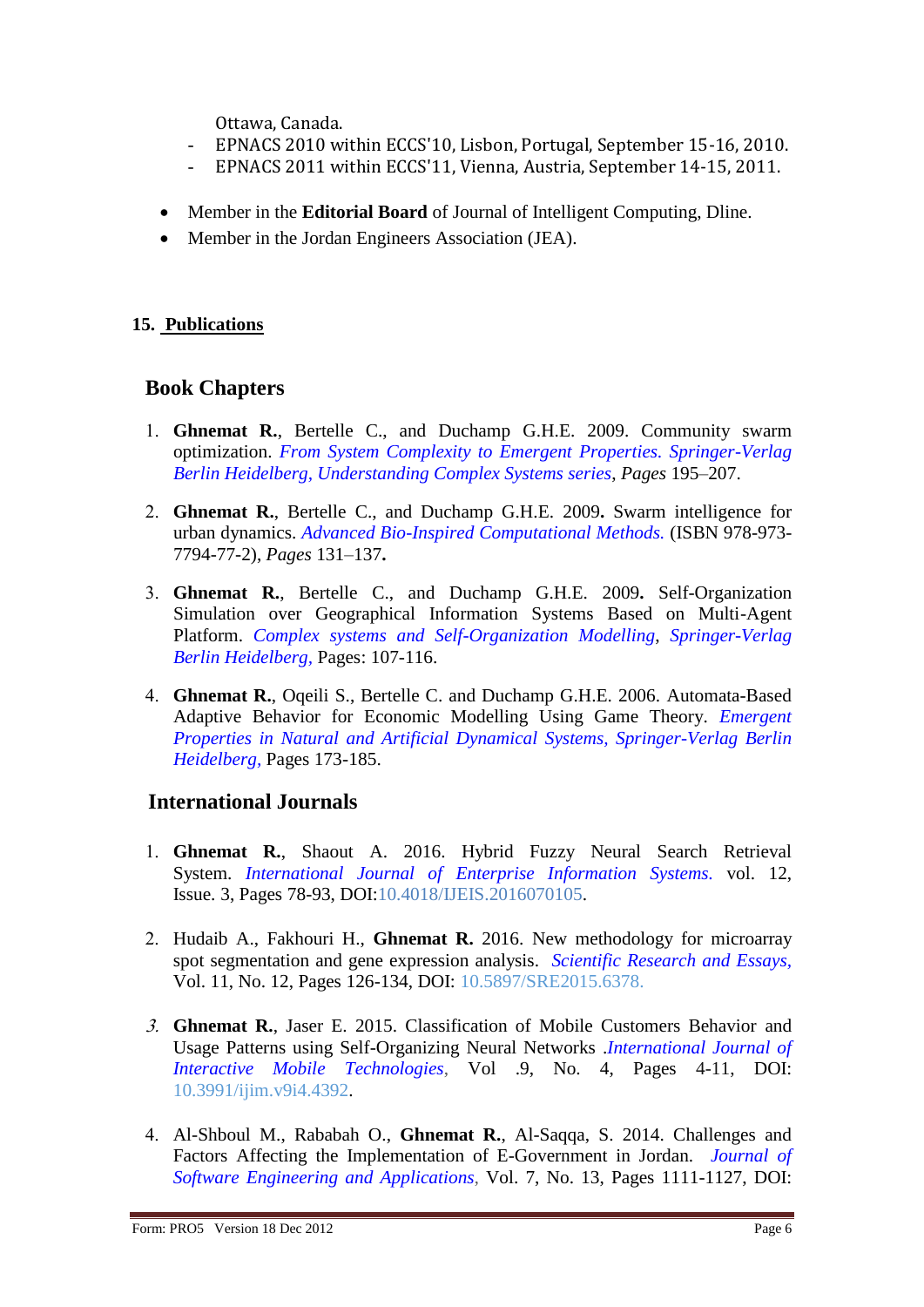10.4236/jsea.2014.713098.

- Rababah O, Al-Shboul M, Al-Zaghoul F, **Ghnemat R.** 2014. Website Search Engine Optimization: Geo-graphical and Cultural Point of View. *Journal of Software Engineering and Applications,* vol. 7, No. 13, Pages 1087-1095, DOI: [10.4236/jsea.2014.713096.](http://dx.doi.org/10.4236/jsea.2014.713096)
- **Ghnemat R.**, Jaser E. 2014. Toward Mobile Telecommunication Recommendation System through Intelligent Customers Categorization. *International Journal of Computers & Technology,* Vol. 12, No. 7, Pages: 3651- 3658.
- Corson N., Aziz-Alaoui M., **Ghnemat R.**, Balev S., Bertelle C. 2012. Modelling the Dynamics of Complex Interaction Systems: from Morphogeneis to Control*, International Journal of Bifurcation and Chaos,* Vol. 22, No. 2, Pages 1250025(1) - 1250025(20), DOI: [10.1142/S0218127412500253](http://dx.doi.org/10.1142/S0218127412500253) .
- Bertelle C., Dutot A., **Ghnemat R***.* 2010.Modeling Self-Organization Systems with Social Insects Algorithms, *International Journal Broad Research in Artificial Intelligence and Neuroscience*, Vol. 1, Pages 18-32.
- **Ghnemat R.**, Bertelle C., Duchamp G.H.E. 2010. Modeling Spatial Organization with Swarm Intelligence Processes, *International Journal of Bio-Inspired Computation (IJBIC)*, Vol. 2, No. 6, Pages 374-382.
- **Ghnemat R.**, Bertelle C., Duchamp G.H.E.2009. A Methodology for Urban and Land-Use Management Simulation Using Spatial Self-Organization Processes. *Dynamics of Continuous, Discrete and Impulsive Systems journal - series B: Applications and Algorithms,* Vol. 16, No. 4, Pages 501-513.
- **Ghnemat R.**, Bertelle C., Duchamp G.H.E.2009 Swarm intelligence for urban dynamics modeling, *American Institute of Physics (AIP Journals*), Vol. 1117 ,Pages 105-115.

# **International Conferences**

- *Ghnemat R.,* Zaghari R., Atoum J. 2013. Behavioral Segmentation For Web Searching Users Using Self-Organizing Kohonen Maps. *Proceedings of The Second International Conference on e-Technologies and Networks for Development.* ISBN: 978-0-9853483-6-6, Kuala Lumpur, Malaysia, March 4-6, 2013, the Society of Digital Information and Wireless Communication Pages: 114- 121.
- **Ghnemat R.,** Lucchini F., Bertelle C. 2011. Modeling urban cultural systems with the interactive simulation platform Rouants. *Proceedings of MESM'2011, Middle Eastern Simulation and Modelling Conference*, Amman, Jordan, November 14-16, 2011. Pages 96-100.
- **Ghnemat R.,** Lucchini F., Bertelle C. 2011. Rouants simulation platform to model service user dynamics of cultural sites within urban area. *Proceedings EPNACS 2011, a satellite meeting of ECCS'11, ,* Vienna, Austria, September 12- 16, 2011, Pages 61-67.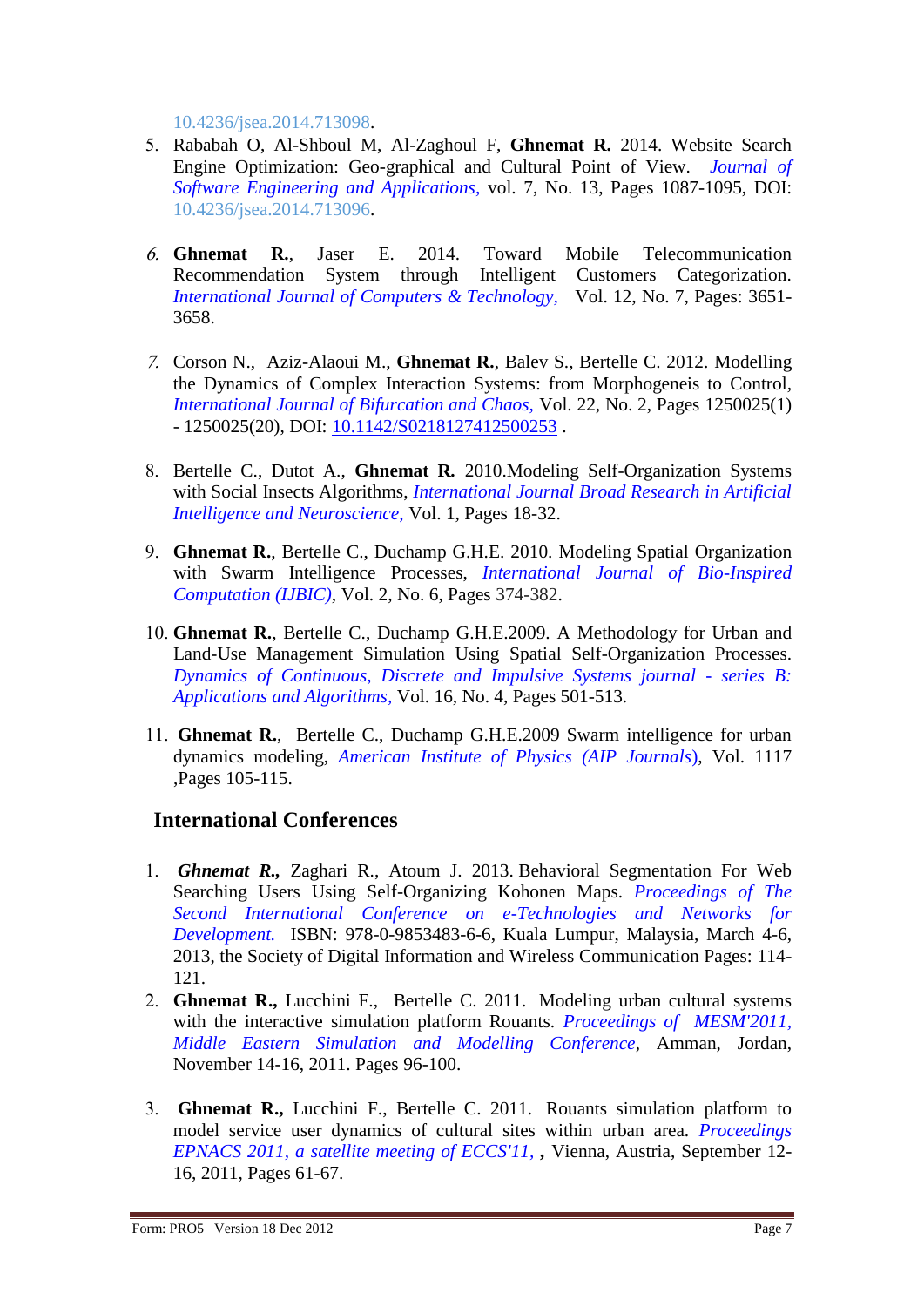- **Ghnemat R.** , Bertelle C. , Duchamp G.H.E. 2010. Modeling Urban Dynamics Complexity with Swarm Intelligence processes, *EPNACS'2010 satellite meeting for ECCS'2010 - European Conference on Complex Systems*, Lisbon, Portugal, September 13-18, 2010.
- Bertelle C., Al-Obaidy M., Ayesh A., **Ghnemat R**. 2010.Interacting wireless sensors networks to spatial emergence for decision making. *Proceeding of 7th IEEE International Conference and Workshops on Engineering of Autonomic and Autonomous Systems (EASe 2010),* University of Oxford, England, March 22-26, 2010. Pages 73-78.
- **Ghnemat R.**, Bertelle C., Duchamp G.H.E. 2010. Modeling urban services usage with social insect algorithms. *Proceeding of 2nd Asian Simulation Technology Conference (ASTEC'2010)*, Shanghai, China, March 1-3, 2010, Pages 115-122.
- Bertelle C., Dutot A., **Ghnemat R.** 2009. Applicative issues from self-organized systems based on social insects modelling, presented in *International Symposium in Understanding Intelligent and Complex Systems (UICS)*, Romania, October 22- 23, 2009.
- **Ghnemat R.**, Bertelle C., Duchamp G.H.E.2008. Agent-based modeling using swam intelligence in geographical information systems. *In proceeding of 5th International Conference on Information Technology (ICIT), IEEE,* Al-Ain, UAE, Dec. 16-18, 2008. Pages: 69-73.
- **Ghnemat R.**, Bertelle C., Duchamp G.H.E. 2008. Managing Spatial Selforganization via Collective Behaviors. *Proceeding of European Simulation and Modelling Conference ESM'2008,* October 27-29, 2008, Le Havre, France, Pages 264-266.
- **Ghnemat R.**, Lucchini F., Bertelle C. 2008. Urban cultural dynamics modelling using swarm intelligence and geographical information systems, In proceedings of *The 2008 European Simulation and Modelling Conference (ESM2008)*, Le Havre University, France, Oct. 27-29, 2008.Pages: 258-263.
- **Ghnemat R.**, Bertelle C., Duchamp G.H.E. 2008. Urban Dynamics Modelling using Ant Nest Building, *In proceedings of Middle East Simulation and Modelling (MESM 2008)*, Philadelphia University, Jordan, August 26-28, 2008. Pages : 124-128.
- **Ghnemat R.**, Bertelle C., Duchamp G.H.E. 2008. Adaptive Spatial System Emergence from Community Swarm Optimization, *In proceedings of Swarm Intelligence Algorithms and Applications Symposium (SIAAS),* Aberdeen, Scotland, April 1-4, 2008.